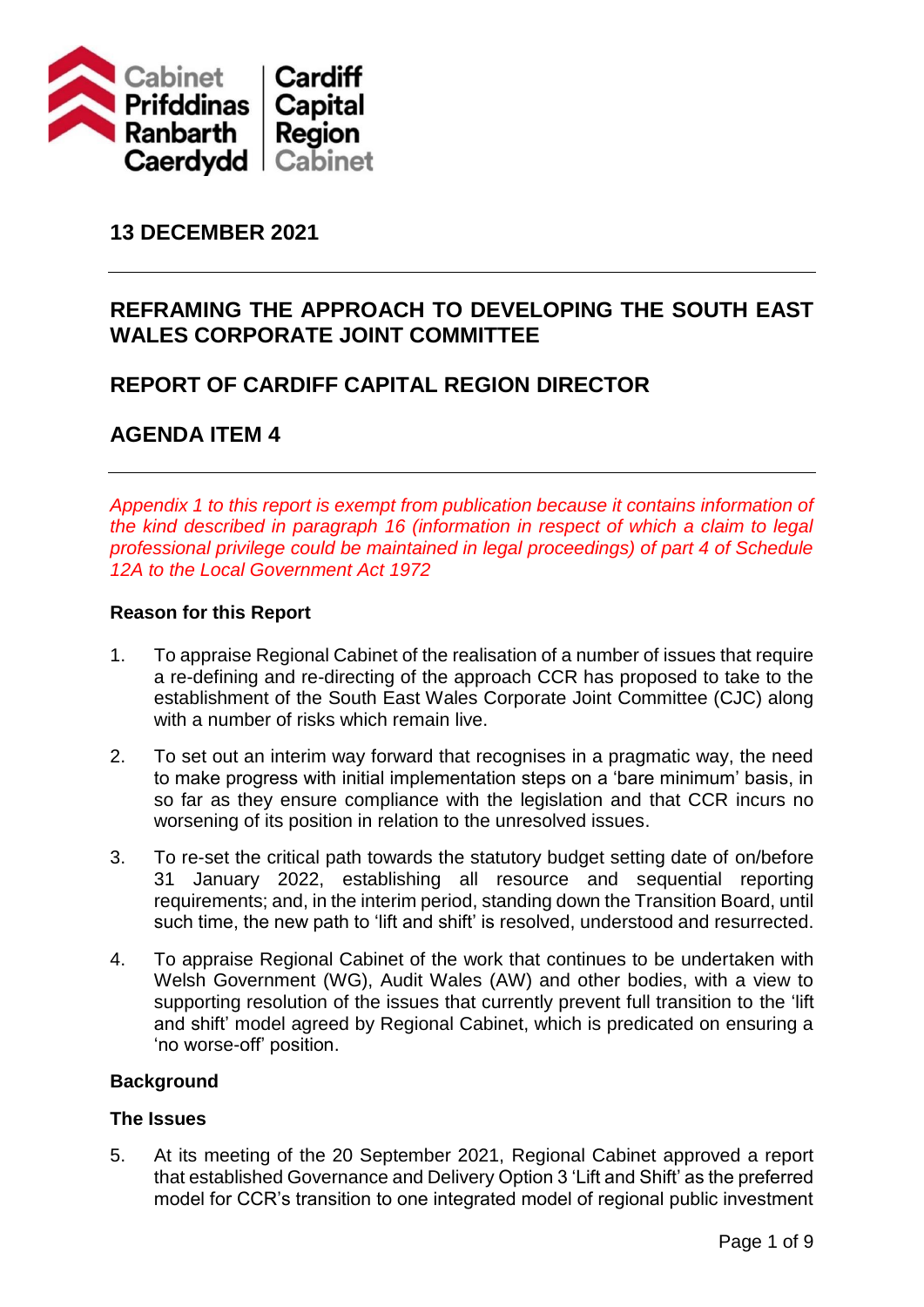and economic governance under the CJC. The report further set out a comprehensive Transition Plan and Transition Board model to oversee the process of evolution and a critical path for achieving key milestone dates.

- 6. The report described a number of live risks and issues, relating to a series of unresolved matters concerning the implications of CJCs' financial status for tax purposes and borrowing and their impacts. It was stated that work would continue to be undertaken with CCR's advisory team and WG to resolve the issues sufficiently in allowing for Lift and Shift model to be implemented from 28 February 2022 – the date on which the functions exercised by the CJC (Regional Transport Plan, Strategic Development Plan and economic wellbeing power) commence. A letter was also provided from the WG Minister for Finance and Local Government to reiterate this intent and the report sought to commit to a 'no worse off' principle, on this basis as at the point of transition.
- 7. In the intervening period, it is clear that the risks and issues highlighted at this time, cannot be resolved to comply with the timescales set out and allow for Lift and Shift. This is mainly because the issues that require resolution, need the approval of bodies such as HMRC and HM Treasury (HMT) and these clearly sit outside the sphere of direct influence and control of WG. In addition, further issues have arisen in respect of Corporation Tax. This is a complex matter not addressed so far in the Regulations; and could have significant implications to the CCR operating model unless similarly addressed through an application to HMT for relevant dispensations. Work is underway on addressing this, with CCR supporting WG's business case application to HMRC for the relevant dispensations.
- 8. In other words, there remain a number of substantially unresolved matters, that unless addressed and resolved prior to full 'lift and shift' implementation and are understood and mitigated against ahead of 'bare minimum' implementation – could have a significant impact. On the latter point, even basic activities under a 'bare minimum' CJC may still incur a level of irrecoverable VAT and as such an initial scaled back approach which reduces such a potential risk is proposed.
- 9. The impacts of all these issues are not standalone and consideration will need to be given to the matter of seeking UKG support to transfer the existing CCRCD Funding Agreement to the CJC. In addition, it must be understood that these are complex and inter-connected issues and there are no 100% guarantees of success. Wider financial status issues are bound up within making the case for s33 status and in essence, the need to demonstrate the intent and effect of the CJC legislation, which is for them to be 'creatures of LAs' and 'part of the LG family'.
- 10. CCR has made representations to WG on these issues, including seeking a resetting of the statutory budget timeframe. WG has advised that this is not possible due to timescales and the need to carry out statutory consultation on any proposed changes. However, the issues raised are recognised and understood and implementation on the basis of a pragmatic and proportionate provisional approach is supported. Additionally, legal advice has been taken on the risks and challenges posed to CCR of 'doing nothing'. This report is thus, framed in this context and of being minimally compliant.
- 11. The 'bare bones' implementation of the CJC legislation will therefore need to be 'twin-tracked' with continuation of the current Joint Committee/Accountable Body-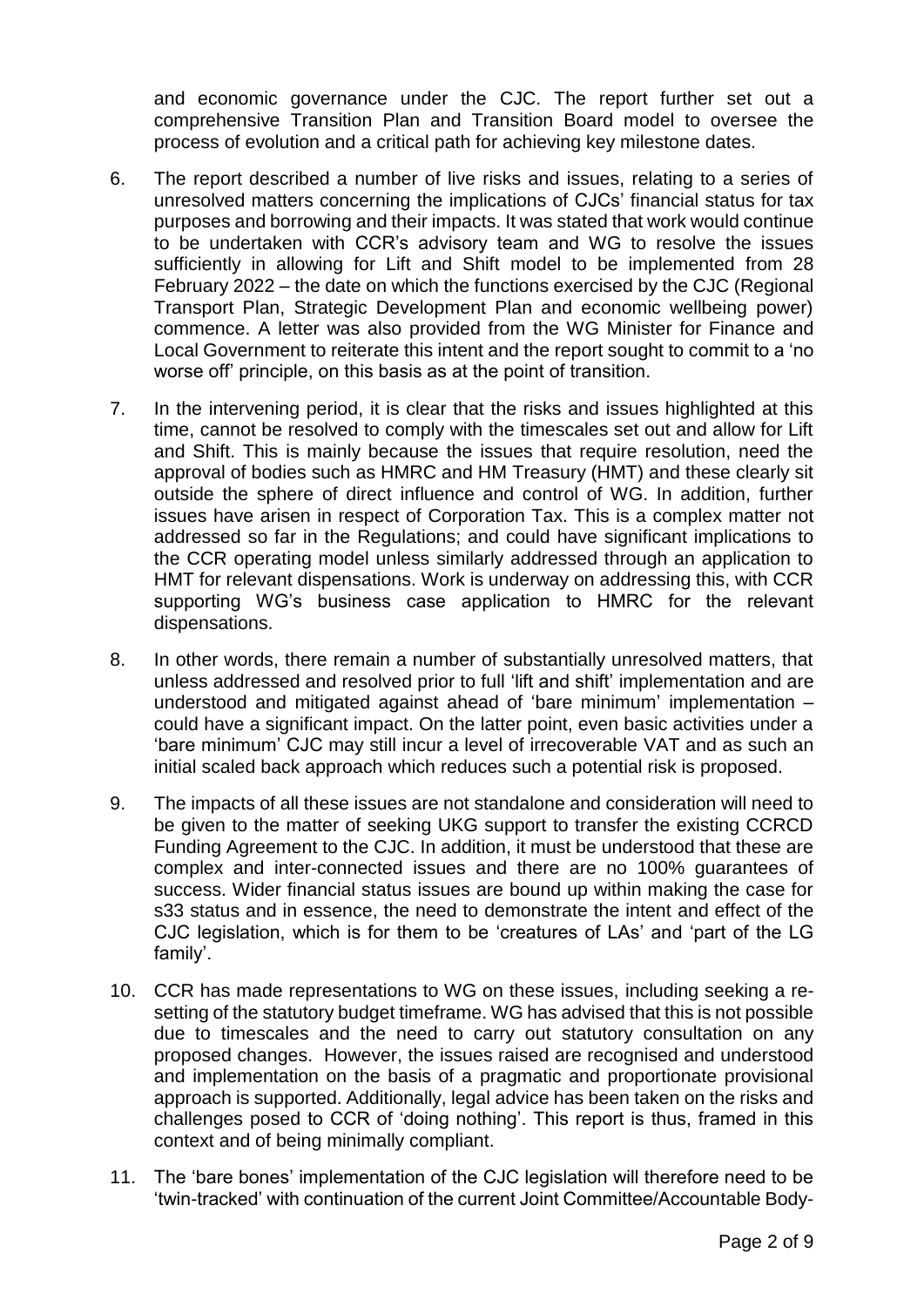led model for delivering the CCR City Deal for the time being. This dual approach is unavoidable and will provide business continuity for City Deal delivery.

12. WG has also set out that the date of commencement of immediate duties around preparation of the Regional Transport Plan, Strategic Development Plan and economic wellbeing powers, can be changed from the original date set for SE Wales of 28 February 2022 to 30 June 2022 – thus, falling in line with other CJC regions. This report recommends that this later date is accepted in order to better align with the proposed bare minimum approach.

#### **Making Progress**

- 13. Whilst the above issues are complex and require the re-doubling of efforts across WG with support from CCR and its technical and legal advisory team, it is recognised that where progress can be made, then it should be made.
- 14. The minimalist model proposed in this report, thus offers a pragmatic way of enabling CCR to begin implementing the CJC requirements and adopting statutory duties – whilst at the same time – supporting WG to progress the resolution of issues, which are preventing a transition to Lift and Shift at this time.
- 15. This means putting in place a series of steps that will redefine the critical path between now and 31 January 2022 (the date by which the CJC must approve its budget), in order to ensure compliance with the legislation, but in ways which protects CCR's short and long-term position and wherever possible, safeguards against any detriment.
- 16. On the basis of external advice and technical support, the proposed 'bare minimum' model will enable CCR to demonstrate it has commenced transition, ensuring compliance with the legislation and regulations. It is essentially creating the outline of the CJC as an absolute statutory minimum and as an interim holding position only. It will include:
	- setting minimal nominal budgets for the operation of the CJC no later than 31 January 2022;
	- agreeing with the Auditor General for Wales the CJC audit scope and fee, which is proportionate and reflects the CJC's bare minimum operations;
	- adopting model Standing Orders and any basic supplements i.e. scheme of delegations (draft attached at Appendix 1);
	- arrangements to place any staff at disposal of CJC again this will be on the basis of proportionality;
	- establish statutory sub-committees e.g. Audit and Governance Committee etc.;
	- appoint Chair/ Vice Chair/s which can mirror existing CCR arrangements; and,
	- establish practical arrangements in respect of the CJC's basic infrastructure as a separate legal entity – accounting & reporting requirements, bank account, VAT registration, minimum insurances, proportionate records scheme etc.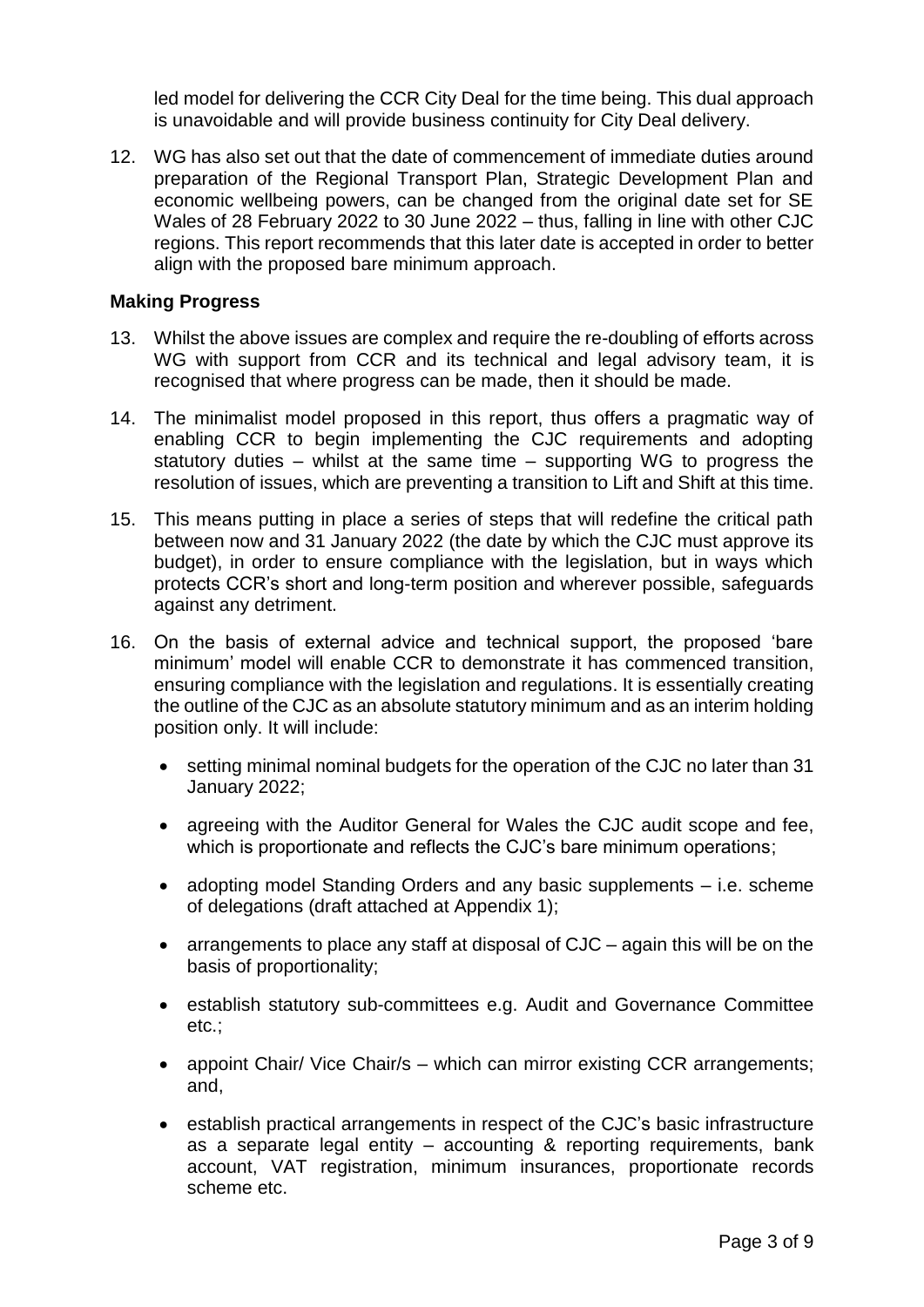- 17. The minimalist model will operate on the expectation that the absolute minimal operational activity required will be undertaken. Therefore, any extraneous activity such as production of a business plan; meetings of the CJC beyond initial budget setting/ 'establishment'; meetings of the Audit and Governance Committee; and staffing arrangements beyond those linked to the above  $-$  is unlikely to take place.
- 18. In order to provide a level of certainty to all CJC stakeholders and constituent councils, the bare minimum model, will be predicated on being in place until the 31 March 2023. However, should the issues be resolved sooner, there is provision for the budget requirement to be re-visited in-year and as 'lift and shift' becomes do-able and is supported through the relevant financial status issues being resolved. This means that for the initial operating period - a nominal budget is set – with the clear expectation of minimal expenditure against it. This is an important principle. If even low-level expenditure can be justified, the advice is there is a strong case to avoid incurring such expenditure if it can be demonstrated that it would "prejudice the CJC's position or suffer any detriment".
- 19. Therefore, whilst a provisional budget can be set, and actions taken to set-up and 'ready' the CJC – it does not follow that enactment beyond this is necessary – at least until such time the CJC is ready to be operable and lift and shift can occur. The timeframe outlined above will be kept under constant review throughout the year as the outstanding matters are progressed. An update report will be brought back Regional Cabinet for further consideration, as soon as sufficient information is available to do so.
- 20. The CJC will be required to comply with all necessary regulations and legal requirements. The principle of 'proportionality' will be adopted in assessing bare minimum compliance, along with the requirement to minimise any adverse budgetary impacts. It should be noted that the two duties to begin preparation of both a Regional Transport Plan and Strategic Development Plan will commence in 2022/23. As per paragraph 12 above, it is now proposed this date is re-set as 30 June 2022 and this has been communicated with Welsh Government. Whilst there are no immediate actions required in relation to the commencement duties, some progress will need to be demonstrated from July 2022 and plans for such will be presented to the CJC during the year.
- 21. This pragmatic, proportionate and reasonable approach will require key stakeholders to adopt a shared endeavour approach. As a result, this report has been shared with Audit Wales and Welsh Government, both of which have been consultees to this report and understand the scope and provisions of the 'bare minimum' model.
- 22. Given the process to put this new set of actions and revised critical path in train, will be fairly clear, time-limited (until the end of January 2022) and require no reference to the Transition Plan for lift and shift – it is proposed that the Transition Board is stood down. The Transition Board and Plan for lift and shift can be resurrected at such time as clarity on timeframes for resolving the issues around VAT, means that this substantive work can be re-started.
- 23. It should also be noted that in setting this process in plan, the clear milestone to work towards is budget setting for the CJC on or before 31 January 2022. Approval of the budget requires unanimous support of CJC constituent councils. Brecon Beacons National Park Authority will feature as part of this in relation to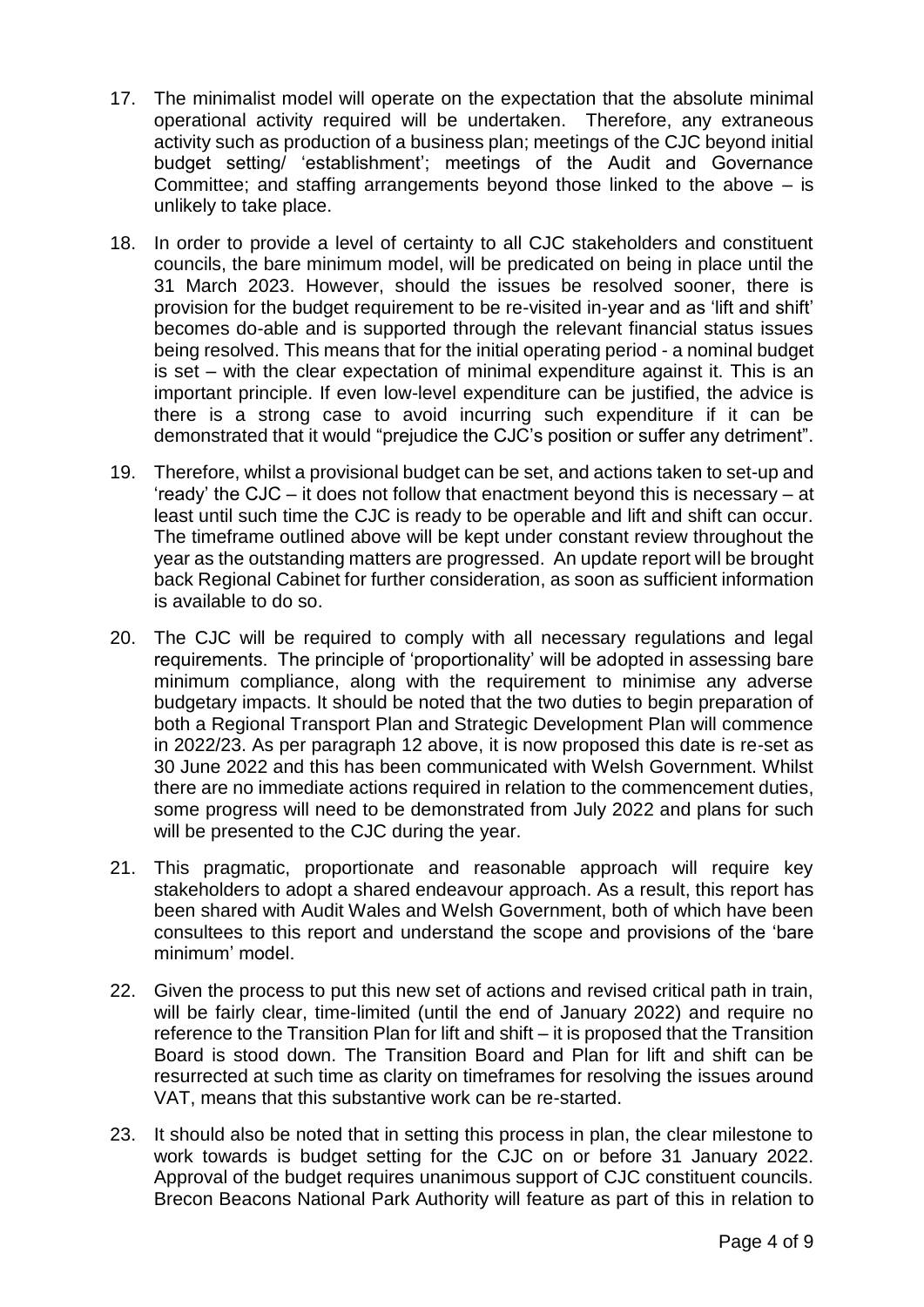the estimated budget for preparing an SDP and as such, ongoing communication and engagement is taking place.

### **Update on Work to Resolve Issues**

- 24. Work led by WG on behalf of all regions/ constituent CJCs in Wales, is underway with HMRC and HM Treasury on the outstanding issues named in this report. An update has been provided to clarify that CCR CJC is not a 'levying body' with workarounds being put in place with respect to access to LGPS as a 'connected body' instead. In relation to access to PWLB at the relevant future point, WG has had initial positive discussions with HMT that suggest borrowing capability through this medium, can be considered and potentially, developed.
- 25. On the s.33/ VAT front, WG has developed and submitted a business case application to HMRC to enable CJCs to be able to re-claim non-business VAT in the same way that local authorities do. CCR has contributed to this process with input from technical financial and legal advisors. As yet, there is no emergent timeframe for full resolution of the issues, though the indicative timeline provided by HMRC for considering applications is 6 months (which would be May 2022) – further confirmation is awaited on timescale matters
- 26. Work continues to be put in place regarding arrangements for interim accounting systems, processes and relevant systems infrastructure for the CJC. This is being carried out in partnership with RCT Council, which will be providing basic 'transactional services' for the initial period of 'bare minimum' CJC operation. CCR City Deal will continue to be supported by the 'Lead Council/ Accountable Body' mechanism. This reflects the arrangements underpinning the twin-tracking approach which will be needed, at least initially and until the remaining issues are resolved.

### **Risks and Issues**

- 27. There are several risks related to the proposed approach. However, if the bare minimum model principles set out above are adopted and risks continually mitigated against by the detailed technical work that is ongoing and continued liaison WG and Audit Wales, it is suggested that these can be kept in check, monitored and managed. This means that Value for Money issues can be responded to in as much, that the CJC keeps expenditure to the bare minimum during this interim period and on the basis of no significant detriment to its short or long-term operating model.
- 28. Other risks concern the resources now needed to implement 'bare minimum' which will be met from existing budgets, albeit there will be some effect given efforts that will need to now be fully channelled to getting work done in an everdecreasing timeframe. Timeframes present a further risk in that at this time, there is no clear point at which lift and shift occurring can be estimated – however, this could be clarified via WG shortly. Arguably, the bigger issue is guaranteeing successful outcomes – although it is anticipated a strong case will be made to both HMRC and HMT and it remains the strong intent, and wider effect, of the WG legislation for CJCs to be part of the LG landscape and treated as if a Local Authority.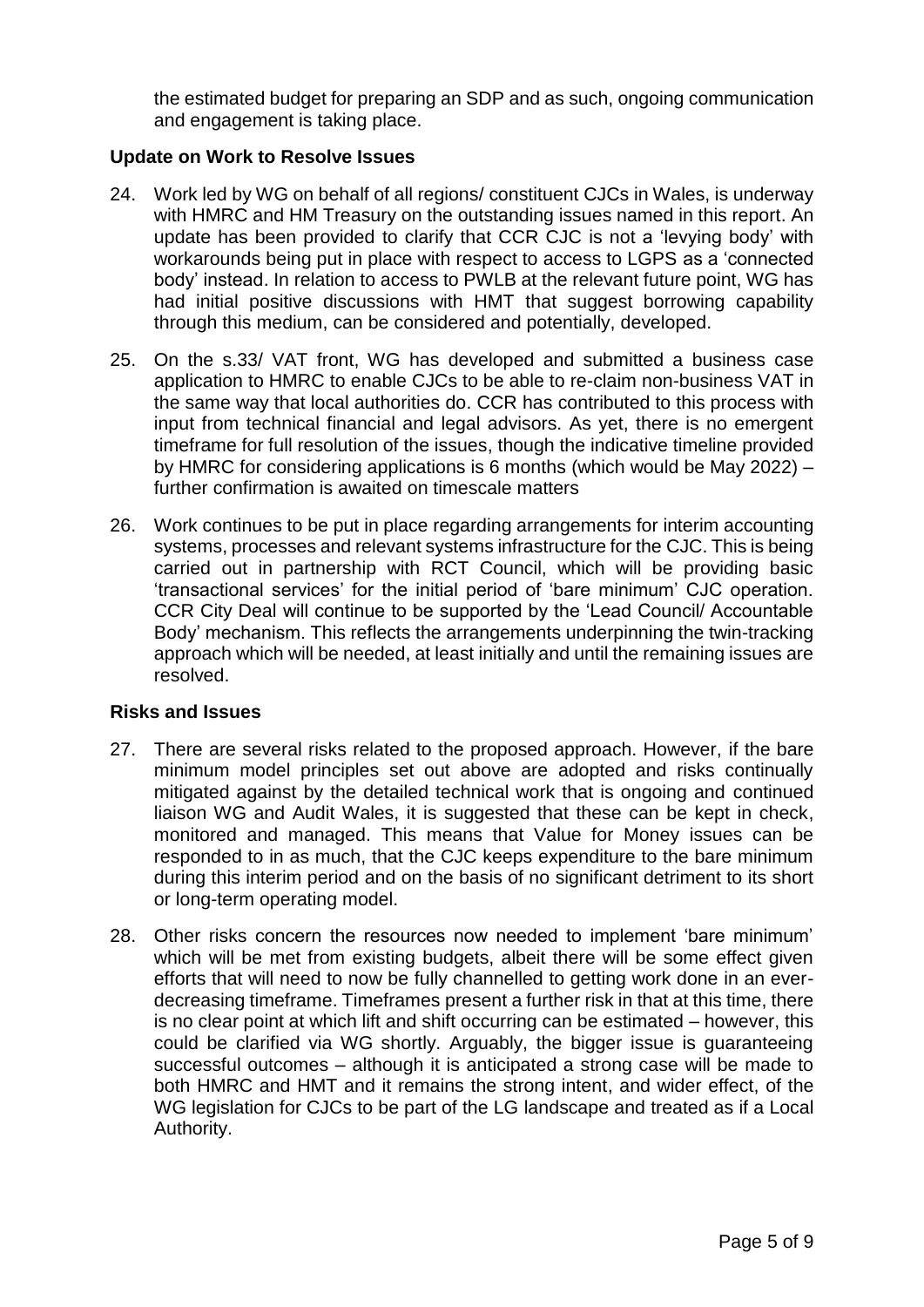- 29. It should also be noted that the identification of risks to date, has arisen through work 'on the job'. Further risks that only become apparent through the process of application and implementation cannot be ruled out.
- 30. Potential risks around potential for double taxation at the point of lift and shift are unpreventable, with work needed ongoing to develop the conversations, flexibilities where they exist and pragmatism to deal with such eventualities. The possibility of fragmented legacy accounts also requires analysis and conclusions to be presented at the relevant time.
- 31. It is also noted that Councils upon whom the duty to implement CJC legislation falls, also need to report progress, current status and next steps on this matter into their individual decision-making processes. This report and the approach suggested, now provides the means for constituent CCR Councils to do this.

#### **Financial Implications**

- 32. The report considers the approach to the transition of the Current Joint Committee to a new Corporate Joint Committee entity for the South East Wales Region. Enabling legislation is in place which has created the new Corporate Joint Committee with its associated powers and functions continuing to be the subject of detailed regulations determined by Welsh Government to support the operationalising of the entity.
- 33. The report recommends the implementation of a 'bare minimum' interim solution, until a lift and shift of existing CCR activities can take place and following resolution of issues identified in this report. Movement to a bare minimum will require the establishment of practical arrangements in respect of the CJC's basic infrastructure as a separate legal entity – accounting & reporting requirements, bank account, VAT registration, minimum insurances, etc. It will also include appointment of key officers such as Responsible Finance Officer with the approach to remuneration etc. being the subject of a future report. Corporate Joint Committees have the same financial reporting and disclosure requirements as existing local authorities, including compliance with relevant codes of practice where deemed to be relevant. A bare minimum approach to the CJC will need to consider and work with partners such as Welsh Government and Audit Wales at an early stage to determine approach to compliance in a proportionate way.
- 34. It should be noted that regulations require the CJC to determine a capital and revenue budget by 31 January 2022. This is for the 2021/22 and 2022/23 financial year. It is proposed that any budget set will be on a bare minimum basis and will be a minimal nominal budget.
- 35. This is to be the subject of a future report to CCRCD Regional Cabinet and similar approval by the CJC in accordance with the deadlines.
- 36. Where activities are undertaken within the scope of the Corporate Joint Committee, the expenditure and income of these activities will need to be costed and identified as part of CJC budget proposals by 31 January 2022 and annually thereafter. This is to include: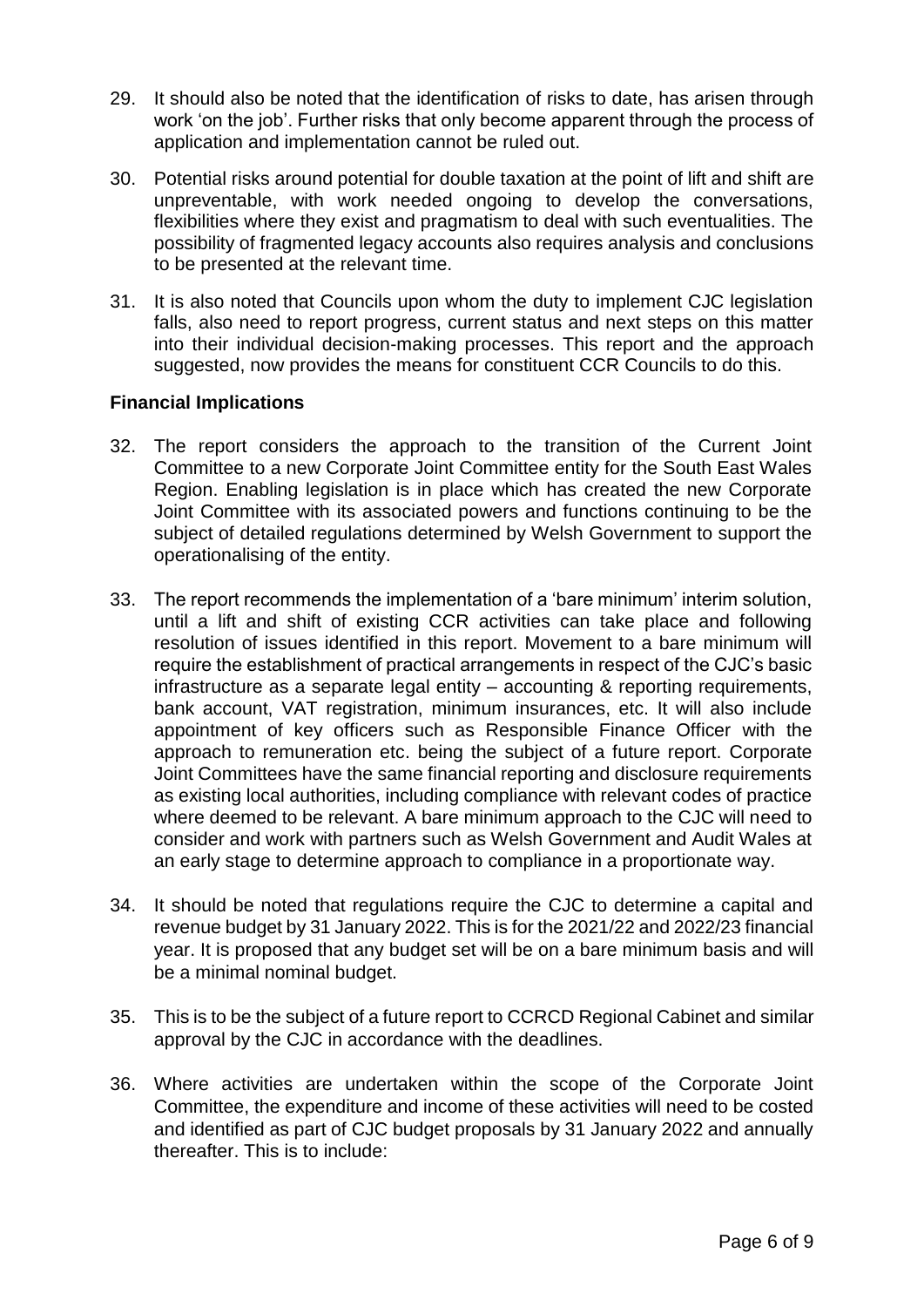- where there are increases or reductions in budgetary requirements from local authorities;
- whether additional activities are to be paid for as part of grant support from Welsh Government and or other grant funding providers;
- where additional costs are to be met from within existing budgets
- where there are commitments to support credit arrangements or similar liabilities arising as part of approved investment plans
- 37. This should be considered for revenue costs as well as the approach in respect to the servicing costs of any liabilities undertaken for capital expenditure and the operating costs of any financial or physical assets. This will need to be considered as part of the annual budget setting process for the Corporate Joint Committee for inclusion in respective Local Authority budgets.
- 38. This report will also need to include the basis on which any budget requirement, not funded by external grant or similar, is to be met by CJC Constituent Councils and the Brecon Beacons National Park Authority where relevant.
- 39. It should be noted that in accordance with the regulations establishing CJCs, the budget must be agreed on a unanimous basis by constituent Councils of the CJC, with Welsh Government determining contributions in any scenario where a budget cannot be agreed. Any assets or liabilities entered into by the CJC are the liabilities of the constituent Councils and will need to be included as part of the budget setting processes of respective local authorities.
- 40. The current Joint Working Arrangement and the principles of the financial model in respect to delivery of City Deal activities set out Local Authority Contributions towards the Wider Investment Fund. The establishment of the bare minimum Corporate Joint Committee does not change the quantum of the already agreed financial obligations of each authority in respect to the Wider Investment Fund.

### **Legal Implications**

41. The constituent local authorities are obliged to comply with the Regulations surrounding CJC's. Enacting the 'bare minimum' model which comprises the actions listed in paragraph 15 of this report is sufficient to ensure that members and their authorities comply with their statutory duty and are not acting unlawfully.

### **Well-being of Future Generations (Wales) Act 2015**

- 42. In developing the Plan and in considering its endorsement regard should be had, amongst other matters, to:
	- (a) the Welsh Language (Wales) Measure 2011 and the Welsh Language Standards:
	- (b) Public sector duties under the Equalities Act 2010 (including specific Welsh public sector duties). Pursuant to these legal duties Councils must in making decisions have due regard to the need to (1) eliminate unlawful discrimination, (2) advance equality of opportunity and (3) foster good relations on the basis of protected characteristics. Protected characteristics are a. Age; b. Gender reassignment; c. Sex; d. Race – including ethnic or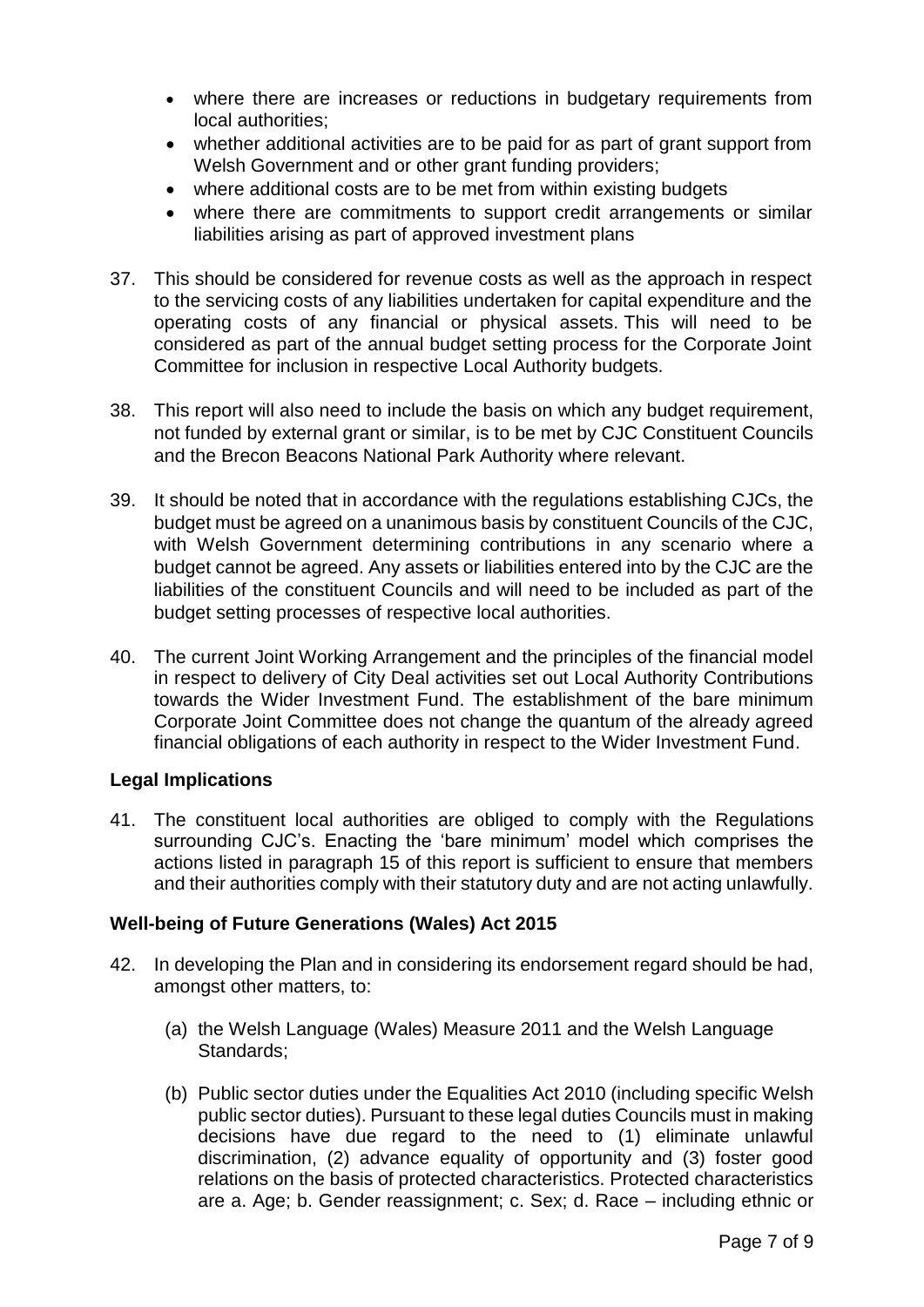national origin, colour or nationality; e. Disability; f. Pregnancy and maternity; g. Marriage and civil partnership; h. Sexual orientation; I. Religion or belief – including lack of belief, and.

- (c) the Well Being of Future Generations (Wales) Act 2015. The Well-Being of Future Generations (Wales) Act 2015 ('the Act') is about improving the social, economic, environmental and cultural well-being of Wales. The Act places a 'well-being duty' on public bodies aimed at achieving 7 national well-being goals for Wales - a Wales that is prosperous, resilient, healthier, more equal, has cohesive communities, a vibrant culture and thriving Welsh language and is globally responsible. In discharging their respective duties under the Act, each public body listed in the Act (which includes the Councils comprising the CCRCD) must set and published wellbeing objectives. These objectives will show how each public body will work to achieve the vision for Wales set out in the national wellbeing goals. When exercising its functions, the Regional Cabinet should consider how the proposed decision will contribute towards meeting the wellbeing objectives set by each Council and in so doing achieve the national wellbeing goals. The wellbeing duty also requires the Councils to act in accordance with a 'sustainable development principle'. This principle requires the Councils to act in a way which seeks to ensure that the needs of the present are met without compromising the ability of future generations to meet their own needs. Put simply, this means that Regional Cabinet must take account of the impact of their decisions on people living their lives in Wales in the future. In doing so, Regional Cabinet must:
	- look to the long term.
	- focus on prevention by understanding the root causes of problems.
	- deliver an integrated approach to achieving the 7 national well-being goals.
	- work in collaboration with others to find shared sustainable solutions.
	- involve people from all sections of the community in the decisions which affect them.
- 43. Regional Cabinet must be satisfied that the proposed decision accords with the principles above. To assist Regional Cabinet to consider the duties under the Act in respect of the decision sought, an assessment has been undertaken, which is attached at Appendix 2.

### **Equality Act 2010**

- 44. In considering this matter, regard should be had, amongst other matters, to the Councils' duties under the Equality Act 2010. Pursuant to these legal duties the Regional Cabinet must in making decisions have due regard to the need to (1) eliminate unlawful discrimination (2) advance equality of opportunity and (3) foster good relations on the basis of protected characteristics. Protected characteristics are:
	- age;
	- gender reassignment;
	- sex:
	- $\bullet$  race including ethnic or national origin, colour or nationality;